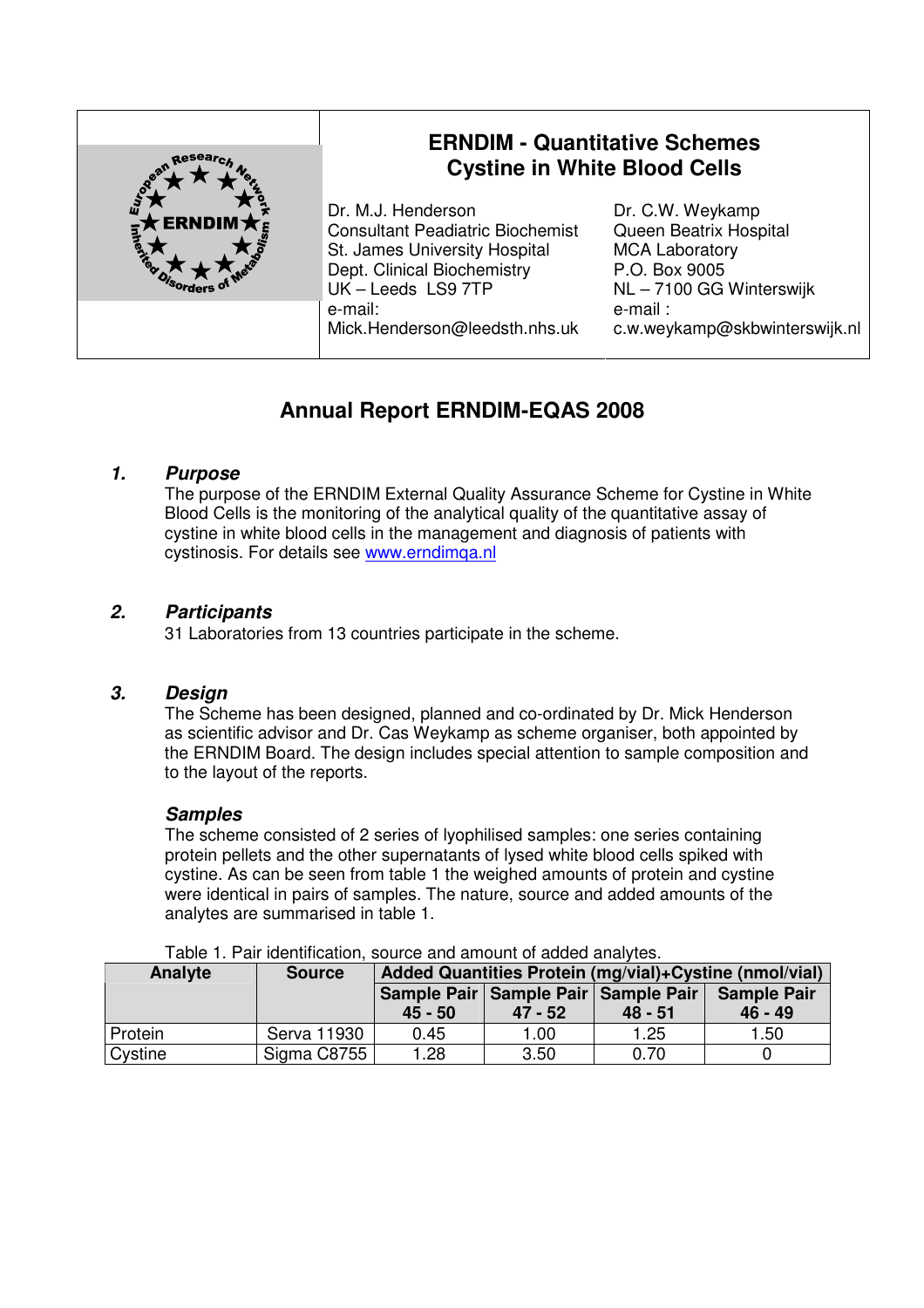#### **Reports**

All data-transfer, the submission of data as well as request and viewing of reports proceeded via the interactive website www.erndimqa.nl

An important characteristic of the website is that it supplies short-term and long-term reports.

**Short-term reports** on the eight individual specimens are available two weeks after the submission deadline and provide up-to-date information on analytical performance. Although technically reports could be immediately available a delay time of 14 days has been introduced to enable the scientific advisor to inspect the results and add his comment to the report.

The **annual long-term report** summarises the results of the whole year.

A second important characteristic of the ERNDIM website is the different levels of detail of results which allows individual laboratories the choice of fully detailed and/or summarised reports.

The "Analyte in Detail" is the most detailed report and shows results of a specific analyte in a specific sample.

A more condensed report is the "Current Report" which summarises the performance of all analytes in a specific sample.

The Annual Report summarizes all results giving an indication of overall performance for all analytes in all 8 samples.

Depending on the responsibilities within the laboratory participants can choose to inspect the annual report (QC managers) or all (or part of) detailed reports (scientific staff).

#### **4. Discussion of Results in the Annual Report 2008**

In this part the results as seen in the annual report 2008 will be discussed. Please print out your annual report from the website when you follow the various aspects below and keep in mind that we only discuss the results of "all labs". It is up to you to inspect and interpret the results of your own laboratory.

#### **4.1 Accuracy**

A first approach to evaluating your performance in terms of accuracy is comparison of your mean values in the eight samples with those of all labs. This is shown in the columns "your lab" and "all labs" under the heading "Accuracy". For example for protein the mean of all labs is 1.02 mg/vial. with which you can compare the mean of your lab.

#### **4.2 Recovery**

A second approach to describe accuracy is the percentage recovery of added analyte. In this approach the amounts of weighed quantities added to the samples are the assumed target values after adjustment for blank values. The correlation between weighed amounts (on the x-axis) and your measured quantities (on the y-axis) has been calculated. The slope of the resulting relationship (  $a$  in  $y = ax + b$ ) in this formula multiplied by 100% is your recovery of the added amounts. The outcome for your lab in comparison to the median outcome of all labs is shown in the column "Recovery".

It can be seen that the mean recovery of cystine as well as protein is 96%, which is excellent and very reassuring. We are all measuring the same thing.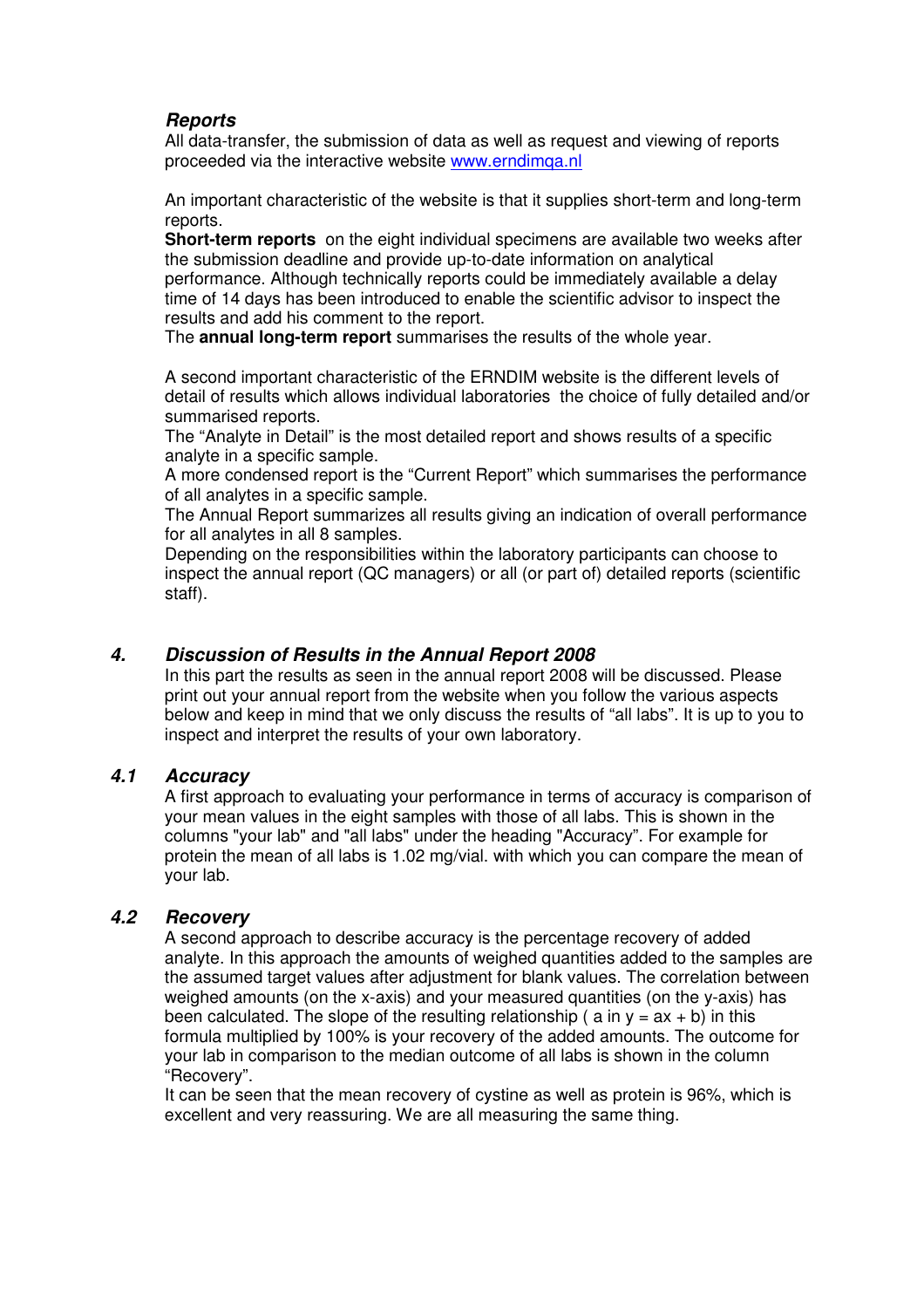#### **4.3 Precision**

Reproducibility is an important parameter for the analytical performance of a laboratory and is addressed in the schemes' design. Samples provided in pairs can be regarded as duplicates from which CV's can be calculated. The column "Precision" in the annual report shows your CV's in comparison to median values for all labs. The best median CV is observed for protein (5.9%). 8.3% and 10.8% are seen for cystine and cystine (nmol ½ cys/mg protein), respectively.

### **4.4 Linearity**

Linearity over the whole relevant analytical range is another important parameter for analytical quality and is also examined within the schemes. A comparison of the weighed quantities on the x-axis and your measured quantities on the y-axis allows calculation of the coefficient of regression (**r**). The column "Linearity" in the annual report shows your **r** values in comparison to the median **r** values for all labs. Ideally the **r** value is close to 1.000 and this is indeed observed with values of 0.986 for protein and 0.995 for cystine.

# **4.5 Interlab CV**

For comparison for diagnosis and monitoring of treatment for one patient in different hospitals and for use of shared reference values it is essential to have a high degree of harmonization between results of laboratories. Part of the schemes' design is to monitor this by calculating the Interlaboratory CV. This, along with the number of laboratories who submitted results is shown in the column "Data all labs" in the annual report. We see an interlab CV of 15.7% for protein and of 26.6% for cystine (nmol  $\frac{1}{2}$ ) cys/mg protein).

#### **4.6 Number of participating labs and submitting results**

In total 31 labs received samples and 27 submitted results.

#### **4.7 Interrelationships between results**

Cystine (nmol ½ cys/mg protein) is a ratio of the assays of cystine (nmol/aliquot) and protein. The precision will be the cumulated precision of both assays.

#### **4.8 Report in correct numbers**

As we have indicated in previous reports it is important to report in the correct units. Although we feel that nearly all labs do that now, some strange results of individual labs might be traced back to "clerical errors". So if you have a deviating result, please check if you reported your result in the correct units.

# **4.9 Your performance: red and green flags**

After some years of discussion and planning a system to judge performance of individual laboratories is implemented starting from January 2009. In the annual report of an individual laboratory red flags indicate poor performance for accuracy, precision, linearity and recovery. Amino acids with satisfactory performance for at least three of the four parameters (thus no or only one red flag or no result) receive a green flag. Thus a green flag indicates satisfactory performance for analysis of that particular amino acid while a red flag indicates that your laboratory has failed to attain satisfactory performance. Criteria for red flags can be found in the general information on the website (general information; interactive website, explanation annual report).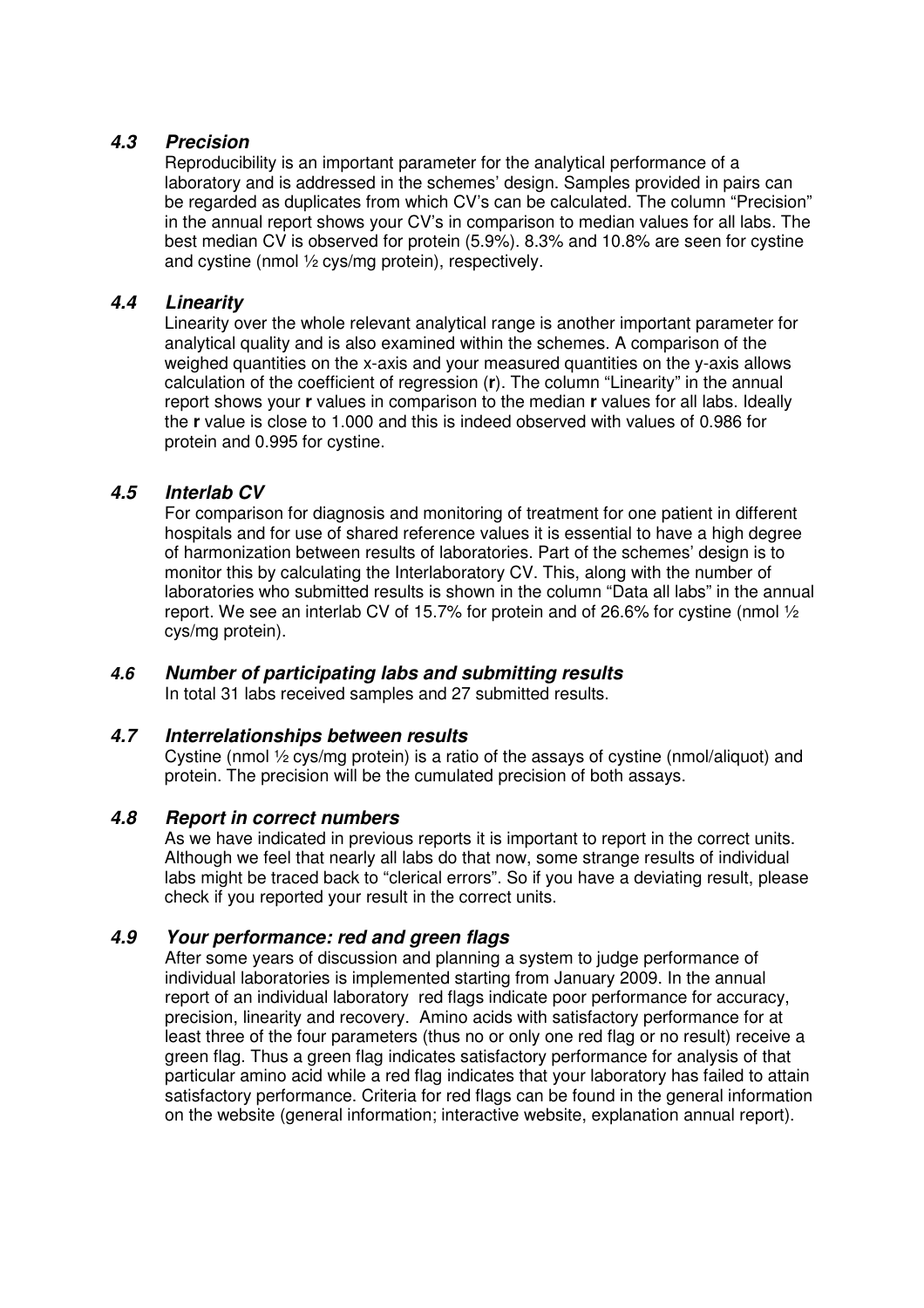# **4.10 Poor Performance Policy**

A wide dispersion in the overall performance of individual laboratories is evident. Table 2 shows the percentage of red flags observed. 60% of the laboratories have no red flag at all and thus have attained excellent overall performance. In contrast, at the other extreme there are also 15% of laboratories with more than 25% red flags. Following intensive discussion within the ERNDIM board and Scientific Advisory Board (SAB) and taking into account feedback from participants we have been able to agree on a harmonised scoring system for the various branches of the Diagnostic Proficiency schemes and qualitative schemes. We have also tested a scoring system for the quantitative schemes as described in our Newsletter of Spring 2009. In parallel to this the SAB has agreed levels of adequate performance for all the schemes and these will be re-evaluated annually. The scoring systems have been carefully evaluated by members of the SAB and have been applied to assess performance in our schemes from 2007 onwards. The ERNDIM Board has decided that the Scientific Advisor will judge the performance of the individual laboratories based on these levels of satisfactory performance and issue a letter of advice of failure to achieve satisfactory performance to those laboratories which do not achieve satisfactory performance. The letter is intended to instigate dialogue between the EQA scheme organiser and the participating laboratory in order to solve any particular analytical problems in order to improve quality of performance of labs in the pursuit of our overall aim to improve quality of diagnostic services in this field.

| % Red Flags seen<br>in Annual Report | <b>Percentage Labs</b><br>In this Category | <b>Cumulative Percentage</b><br><b>Of Labs</b> |
|--------------------------------------|--------------------------------------------|------------------------------------------------|
| >25%                                 | 15%                                        | 15%                                            |
| $20 - 25%$                           | 7%                                         | 22%                                            |
| $15 - 20%$                           | 11%                                        | 33%                                            |
| $10 - 15%$                           | $0\%$                                      | 33%                                            |
| $5 - 10%$                            | 7%                                         | 40%                                            |
| $0 - 5%$                             | 0%                                         | 40%                                            |
| 0%                                   | 60%                                        | 100%                                           |

#### Table 2. Percentage Red Flags

#### **4.10 Certificates**

As for other schemes the performance as it is indicated by the red/green flags in the individual laboratories annual report is summarised in the new style of annual participation certificate. The certificate lists the total number of amino acids in the scheme, the number for which results have been submitted and the number for which satisfactory performance has been achieved. It is important to bear in mind that the certificate has to be backed up by the individual annual report in the case of internal or external auditing.

#### **5. Summary**

We feel that, after some pilots, the scheme is well-established now. The mean performance of the labs, especially the recovery of added cystine and protein, is fine. Of course the performance of some individual labs require improvement. The Interlab CV demonstrates lack of standardisation which requires improvement. We would like to emphasise the need for all laboratories to use internal quality control. At its simplest this can be made from pooling surplus supernatants from assayed samples. We think that some of the aberrant results are still caused by simple calculating errors.